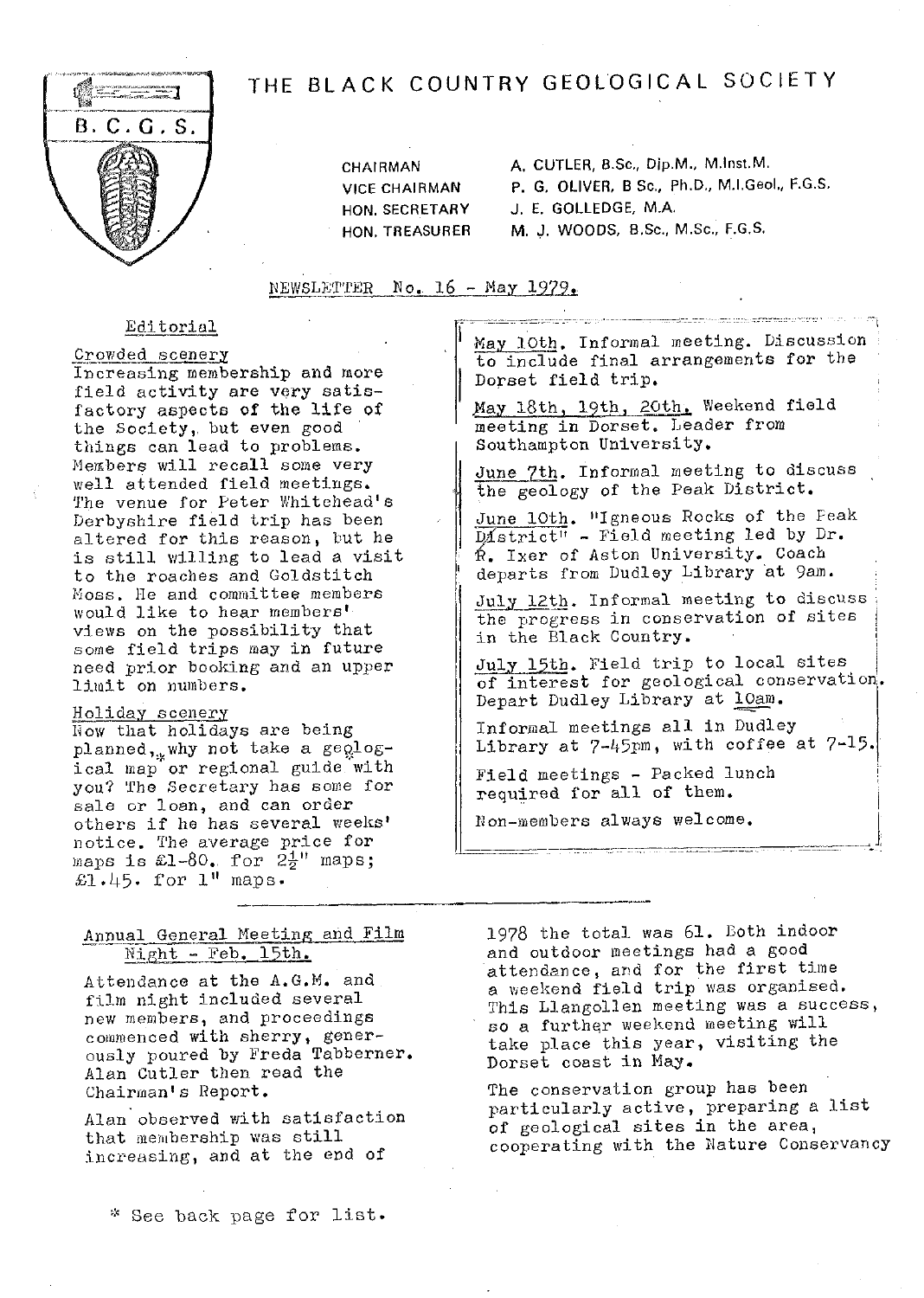and district planners about these and also with the National Scheme for Geological Site Documentation,

Much work has also been done on sorting the geological collection at Dudley Museum, resulting in the rediscovery of several type specimens. Some of the specimens have been moved out of the cellars but housing of the collection is : still not satisfactory.

Other unfinished activities include the lack of any further progress towards a permanent headquarters for the Society, and further delay in the production of the Journal. This is now typed and awaiting quotations. Aided by a small grant from Dudley Arts Council, publication is expected *in the summer.*

The book box present at indoor meetings has an increasing number of books, maps and other items for sale or loan, and members are using this service frequently.

Alan concluded his report by saying that clearly 1978 had been the Society's most active and successful year so far.

Three films completed the evening's programme. The first was an I.C.I. film on limestone, showing its uses in industry, chemicals, iron ore extraction, agriculture, and the treatment of *sewage and* other pollutants.

The second was about continentaldrift, and dealt with the plotting of Magnetic North, ocean trenches and ridges, and the work of the drilling ship "Glomar Challenger" on the analysis of ocean floor sediments with regard to the theory of sea-floor spreading.

The third film, "Legacies of the Ice Age", was about erosion and deposition, and the economic uses of glacial sands and gravels.

*The Treasurer's report showed a* satisfactory financial position. As the activities of the Society have increased, more postage and lecture fees have been incurred.

The cost of membership has not been increased since the Society was formed, and it is intended that the standards of the Society should stay as high as possible. After some discussion it was decided to increase subscriptions from Jan, lst.1980 to *£.Lf* for individual member's, £5.50 for family members, and to make no change for junior and associate members.

Election of officers and committee. All officers were re-elected with the exception of Graham Hickman, who is currently pursuing his geology at<br>university. Officers are:-Officers are:-

Chairman - Mr. Alan Cutler, Vice-Chairman- Dr. Peter Oliver, Hon, Secretary- Mr. John Golledge, Hon. Treasurer- Mr. Maitland Woods, Committee members-Mr. Colin Mitchell, Mr. Peter Parkes, Mr. Timothy O'Mara. Hon. Auditor- Mr, David Richards,

Mr. Timothy O'Mara was particularly welcomed when he volunteered to serve on the committee, since he is one of the Society's newest members.

#### OTHER RECENT EVENTS.

#### February 15th.

Pleistocene Palaeontology & Climate. by Keith Moseley of Birmingham University.

Ten hardy and well insulated geologists braved one of the worst nights of the winter to hear an illustrated talk by this most interesting and enthusiastic speaker. He brought a wide selection of specimens, including some particularl *beautiful butterflies* and moths.

Pleistocene deposits cover two thirds of Britain, and they have great economic importance. Much sand and gravel is extracted, and the deposits are a common cause of building works disasters. We heard how a slip on the M6 caused a bill for £10million, and how a frost wedge so thoroughly swallowed a heavy bulldozer that it was at first assumed to be stolen.

Techniques for studying the deposits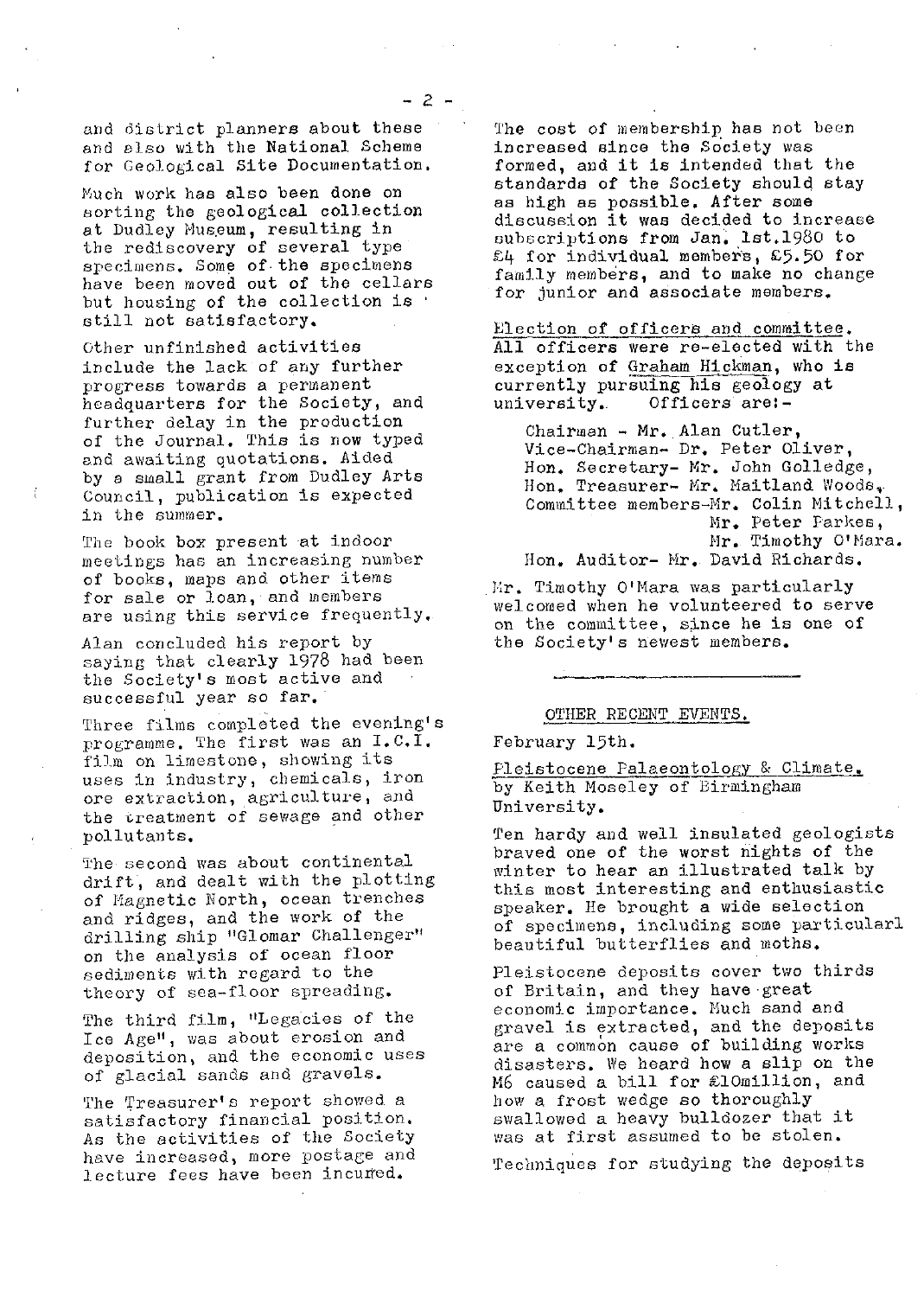-3-

include examination of the contained fauna and pollen, these collectively *revealing* the particular type of climate. Foraminifera contain a radioactive isotope of oxygen (18), the concentration of which is sensitive to temperature change. Pollen analysis *reveals the* proportion of tree pollen to non-tree types. Bivalves and gastropods can be compared with the habitat of *related species* which are alive today.

Insects are frequent from late *`tertiary times.* They now amount to half the total species in the world, and half of those are beetles. Beetles are sensitive to temperature, found in sands as well as peat, are easily separated from vegetation by the use of alcohol and water, so are particularly useful in Quaternary studies.,

The evening ended with comments about the causes of ice ages, especially astronomical ones including variations in the tilt of the Earth's axis in relation to the sun. In the last 30 years avergge temperatures have dropped *by I C. No previous* interglacial has exceeded 10,000 years, which ours has now reached. The speaker had held the attention of his audience so completely that they were all reluctant to leave, and not just because the ice of the Dudley advance was lapping at<br>their heels.  $S.P.$ their heels.

March 4th.

Igneous Rocks of the Black Country Field trip led by Dr. P.lxer of Aston University.

The preliminary discussion for this postponed field trip had been held on 18th January. It was led by Alan Cutler who also produced useful summaries. On the 4th March there was a break in the weather and a good attendance..

The first visit was to Witnells

End near Shatterford  $(0.5. 138 -$ <sup>50</sup><sup>7978</sup> <sup>1</sup> 7) where a small exposure in a field was examined. Dr. Ixer observed that all West Midlands igneous intrusions had been a matter of debate among geologists since the eighteenth century, and there was still room for research into the age of the basalts. This particular exposure had been altered soon after emplacement, and it was also very weathered. Whilst freshly exposed dolorites were normally dark grey, here the introduction of later aqueous fluids had caused alteration to green minerals. Examples of columnar jointing were demonstrated, and also their weathering..

The area showed igneous material in the Coal Measures, probably of Upper Carboniferous age, but the dates of these rocks are uncertain. In old quarries on the south west corner of Coldridge Wood, examples of unweathered nodules of a coarser grained basalt were seen.

The party dispersed for lunch, re-assembled in Dudley, and proceeded to New Rowley Road, Dudley (OS 139 -S0951f891) where the old quarry to the north of the road was examined. This was an area not previously visited by Dr. Ixer. He therefore took the opportunity of demonstrating to the less experienced members the methods used by a geologist in "reading"an exposure. Massive doloritos, calcite veining and fine conglomerates at the top of the face were pointed out, as was the late stage introduction of calcium silicates in solution.

Our last visit was to an old quarry to the south west of Dudley golf course and approached from Oakham Road (CS 139 - S0962589). Several members hoped that a further field trip would be possible to learn more of the igneous rocks of the Rowley<br>Hills.  $\underline{D}_\bullet \underline{W}_\bullet$ 

"The Wolverhampton & West Midlands Magazine" took photographs of our Social evening in November and these have appeared in the January 1979 issue of the magazine.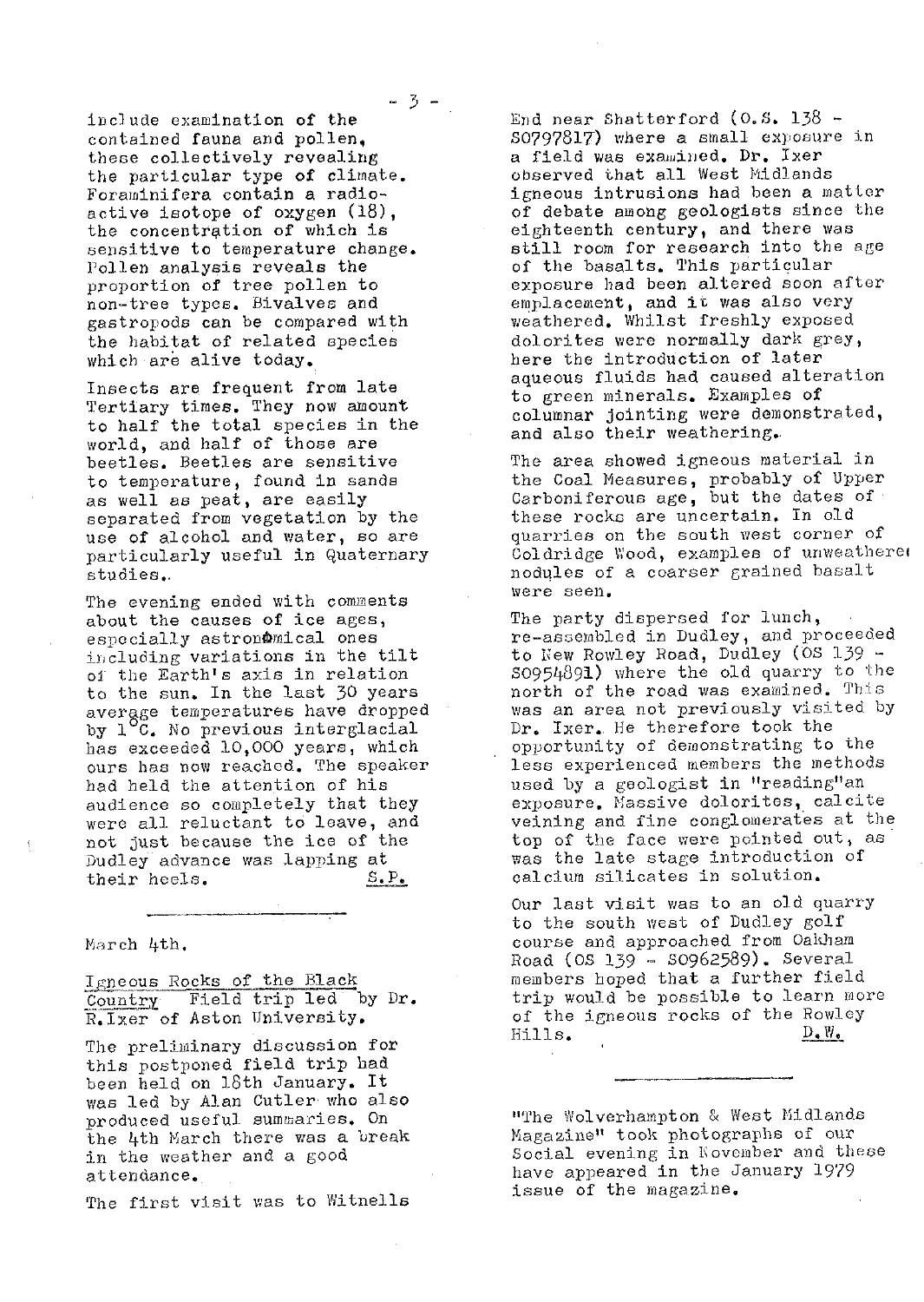#### THE CONSERVATION COLUMN

#### **by Colin Mitchell**<br>*R* Peter Parkes & Peter Parkes

A two day national conference entitled "The Future Development of Geological Conservation in the British Isles" was held at the Geological Society of London on 19th and 20th March. As the main themes of the conference were closely allied to many of our Society's aims, it was felt essential that representatives should attend.

Many subjects were discussed in addition to conservation itself. These included site documentation on a national level, an increase in suitable teaching sites, curbs to restrict the 'rogue' collector and dealer, health end safety legislation, and the role of museums and the Nature Conservancy Council.

The opening address was given by the Dudley MP, Dr. Colin Phipps, who is a professional geologist. Among several interesting topics, he mentioned the damaging of the Lower Ludlow Shales at Wrens Nest and the state of the Dudley Nuseum geological collection. Hany other speakers included those from the Nature Conservancy Council, . Local Government, National Parks, National Trust, landowners, the quarrying industry, universities, museums, dealers, The Association of Teachers of Geology, The Institute of, Geological Sciences, The Committee for Geological Site Documentation and The Geological Curators Group..

The National Scheme for Geological Site Documentation was an important theme within the conference. Dr.. R.G.Clements, Chairman of CGDS spoke of the work already done in the setting up of recording centres throuhout the country, The hopes of our Society for a recording centre at Dudley do not appear great at the moment. Without a Geological Curator at Dudley Euseum, the

best that we could expect is that a local recording unit may be set up, attached to the nearest recording centre which is at Stoke.

The Society's conservation and recording programmes were brought to the attention of the conference, and we received several compliments for our list of possible conservation sites, and good wishes for our future work in this field..This work will take a considerable amount of time and effort, fop which offers of assistance would be appreciated. Further details of the conference will appear in the next Newsletter.

# Geology and the Law.

Teachers and lecturers may remember the letter published in our Nov. 1978 newsletter by Peter Whitehead, who drew attention to increasing legal and insurance difficulties in gaining access to quarries. The Society has circulated this letter to West Midlands MPs. Several havereplied expressing concern, and have taken up this problem with the Depts. of Employment and of Education & Science.

We now need to collect evidence of problems caused by the Health & Safety at Work Act and the Unfair Contracts Act. Any teacher or lecturer who has *found access to quarries or works* becoming more difficult or impossible should write to the Hon.Sec, with details or a copy of the refusal letter, or write to their MP. A coordinated approach would probably be more effective since MPs have many problems.

UPs do sympathise and some of them are very much concerned with education. For example Geoffrey Edge, MP for Aldridge-Brownhills is a geography lecturer and<br>readily appreciates the problem.  $J.G.$ readily appreciates the problem.

Alan Cutler gave a talk on the Society and its activities to the Wolverhampton (Fenn) Townswomen's Guild, in February. This was highly successful, and the audience was very interested to hear how relevant geology is to modern life as well as being a hobby.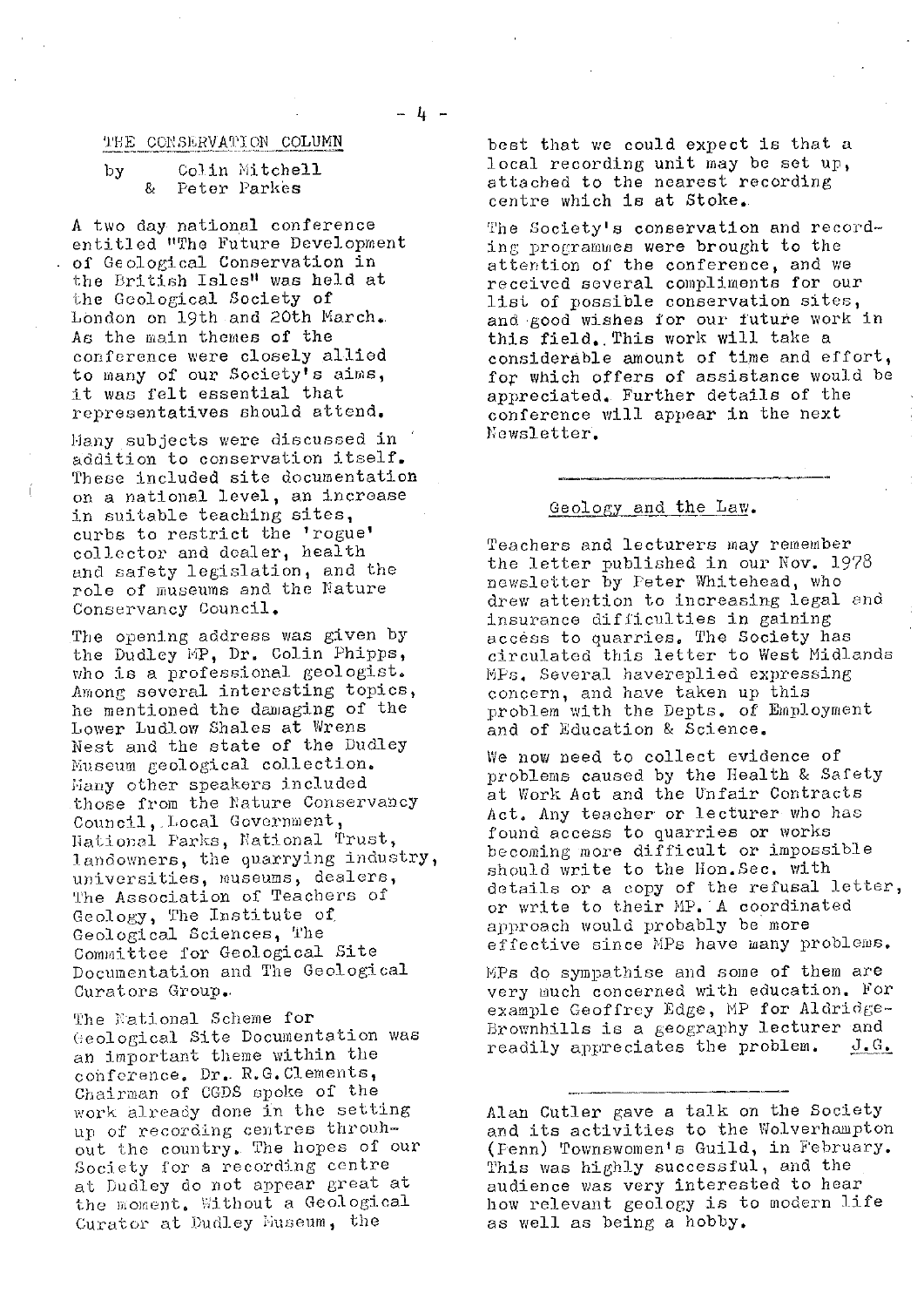# Aldridge - Brownhills District Plan

This has recently been issued by the West Midlands County Council. Since the Society submitted information and opinions for this plan, we have received a copy of the Summary Report of the Survey. This is available to members at meetings or from the Hon. See.. on the usual terms  $(E1$  deposit). Being a summary it does not go into detail, but anyone interested in the area should find the information on population, services required, and travelling habits quite interesting.

#### BOOK REVIEW.

Introduction to Geological Structures and Maps G. M. Bennison  $£.20.$ 

This is the best book on geological maps that I have seen.It takes the reader through from the very simple to the most complex structures in easy stages. Every step is fully described and the reader is not "blinded with science" Where a technical term is used, it is explained and illustrated, and there are 25 maps showing every situation from a simple fold to a complicated nappe. A geological map is not merely a plan of exposures, it is a geological history of the area, and this book tells you how to interpret what you see. I have only one criticism. I would like to have seen sections of the maps used, perhaps at the end of the book. It would enable the reader to assess his progress and understanding of this fascinating subject.

Douglas Bedson.

# Events of Other Societies .

University of London, Extra-mural Dept. Castleton, Derbyshire, May 11th 13th. Field visit. Newton Abbot, Devon,July 28th - Aug.5th. Summer school on the rock and minerals of Devon. Newton Abbot, Devon, Summer school on geology and scenery.

South Staffordshire Mineral and Gemstone Society - monthly programme is available.

#### FUTURE PROGRAMME.

Sept. 27th - "The Geology of the Dumfries. Area"- talk by Graham Hickman .

Oct.  $11th$  - Informal meeting to discuss the next field trip.

Oct. 14th - Field trip to Derbyshire, the Manifold Valley. Leader Peter Whitehead.

#### Nov. 16th - Social Evening.

Dec. 13th -- "Mineralipation". Lecture by Dr. Barnes of Swansea University.

# The Geology of Snowdonia and Llŷn:

### An Outline and Field Guide

#### Brinley Roberts *(Birkbeck College, London)*

This book describes the Precambrian to Tertlary geology of the classic area of Snowdonia and the L19n Peninsula, and is accompanied by a unique 1:70000 geological map of the entire area, with illustrative sections This area is geologically important in the study of orogenetically disturbed rocks and has particular interest for palaeo-vulcanologists. The first part of the book summarises the geological history and structure of the region and represents a considerable advance on the material available elsewhere. The second part comprises 31 itineraries, giving a comprehensive coverage in terms of both geology and area. Each itinerary is illustrated by a geological excursion map (except those falling entirely within the 1GS Geological Special Sheet, Central Snowdonia). The book is intended primarily for use on undergraduate courses and fieldwork and by organisers of pre-university field courses. It is also a useful guide for postgraduate research and should prove of great interest to amateur geologists. Owing to the large number of maps and panoramic photographs, the book is produced in a large 'landscape' format. The illustrated cover is seated into a transparent vinyl sleeve to provide durable but flexible protection during outdoor use.

| May 1979 x+183pp 215 x 305mm<br>26 maps 25 photos 8 diagrams 7 tables<br>with separate 1:70 000 geological map<br>Cataloguing in Publication data | Orders<br>to Hon. |
|---------------------------------------------------------------------------------------------------------------------------------------------------|-------------------|
| flexicover ISBN 0-85274-290-8 £15.00                                                                                                              | Secretary.        |

Institution of Geologists:- May 24th at 6.30pm. Field trip to Kingswood Opencast Site,Staffs.

East Midlands Geological Society:-  $\times$ May 11 to 13th. Yorkshire field  $\times$ visit, Datt changed! July 1st. Field trip to Wrens Nest Dudley.

University of Bristol, Extra-mural dept. field visits:- Anglesey - May 18th - 21st. Brittany - May 28th - June 1st.

Editor:- Sheila Pitts, 4 Siskin Road, Pedmore, Stourbridge, West Midlands.